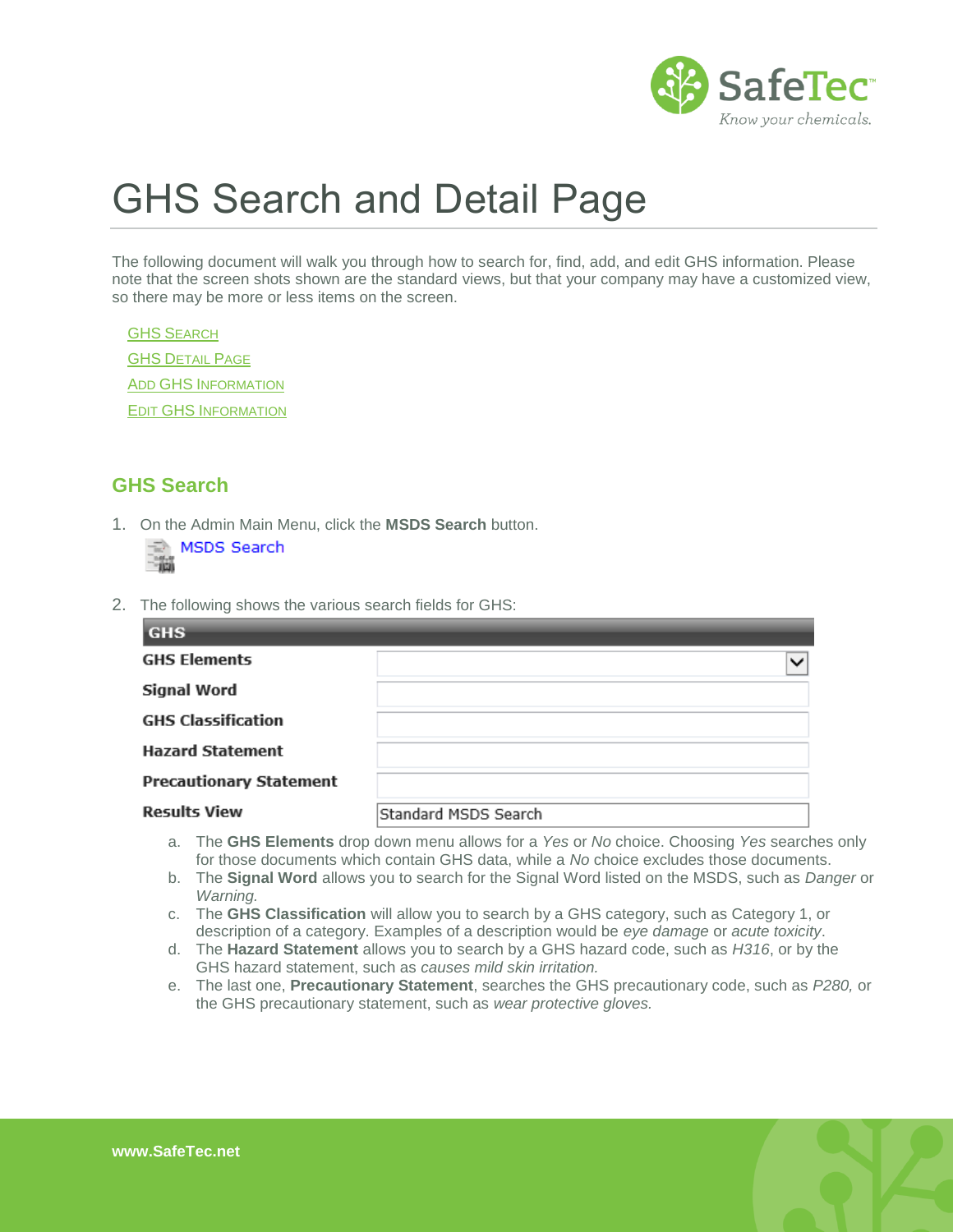

3. After making your selection, click the **Search** button.

|  |  | <b>Ex</b> Search |  |
|--|--|------------------|--|
|  |  |                  |  |

<span id="page-1-0"></span>4. From the list of chemicals, click on one to view the details.

#### **GHS Detail Page**

5. Once you have searched for and opened a chemical, click the **GHS** tab at the top to switch to that information view.

| Basic Information Regulations Properties Hazards Inventory MSDS Labels GHS                                                  |  |  |  |  |
|-----------------------------------------------------------------------------------------------------------------------------|--|--|--|--|
| . View MSDS $\Box$ Save $\Box$ Submit New Revision Of This MSDS $\Box$ Transfer Inventory To $\Box$ Transfer Inventory From |  |  |  |  |

6. The first section shows the chemical name, if the document is **GHS Elements**, and includes the **Signal Word.** This area shows what you could have searched for in steps 2a and 2b.

| <b>Propylene Glycol</b> |         |  |  |
|-------------------------|---------|--|--|
| <b>GHS Elements</b>     | Yes     |  |  |
| Signal Word             | Warning |  |  |

Please note that if there are no **GHS Elements** indicated, the following fields may not be visible depending on your configuration. If this is the case, these field may only be visible if **GHS Elements** is set to yes.

7. The next section goes over the **GHS Classifications** for that chemical. This is the area that step 2c was searching.

| Classification  |
|-----------------|
| Eye irritation  |
| Skin irritation |
|                 |

8. **GHS Hazards Statements** comes next, and is the area that step 2d was searching.

| <b>GHS Hazard Statements</b>    |                             |  |
|---------------------------------|-----------------------------|--|
| Export to Excel @ Add           |                             |  |
| <b>Hazard Code</b>              | <b>Hazard Statement</b>     |  |
| $\mathsf{X}$ $\mathscr{D}$ H316 | Causes mild skin irritation |  |
| H320                            | Causes eye irritation       |  |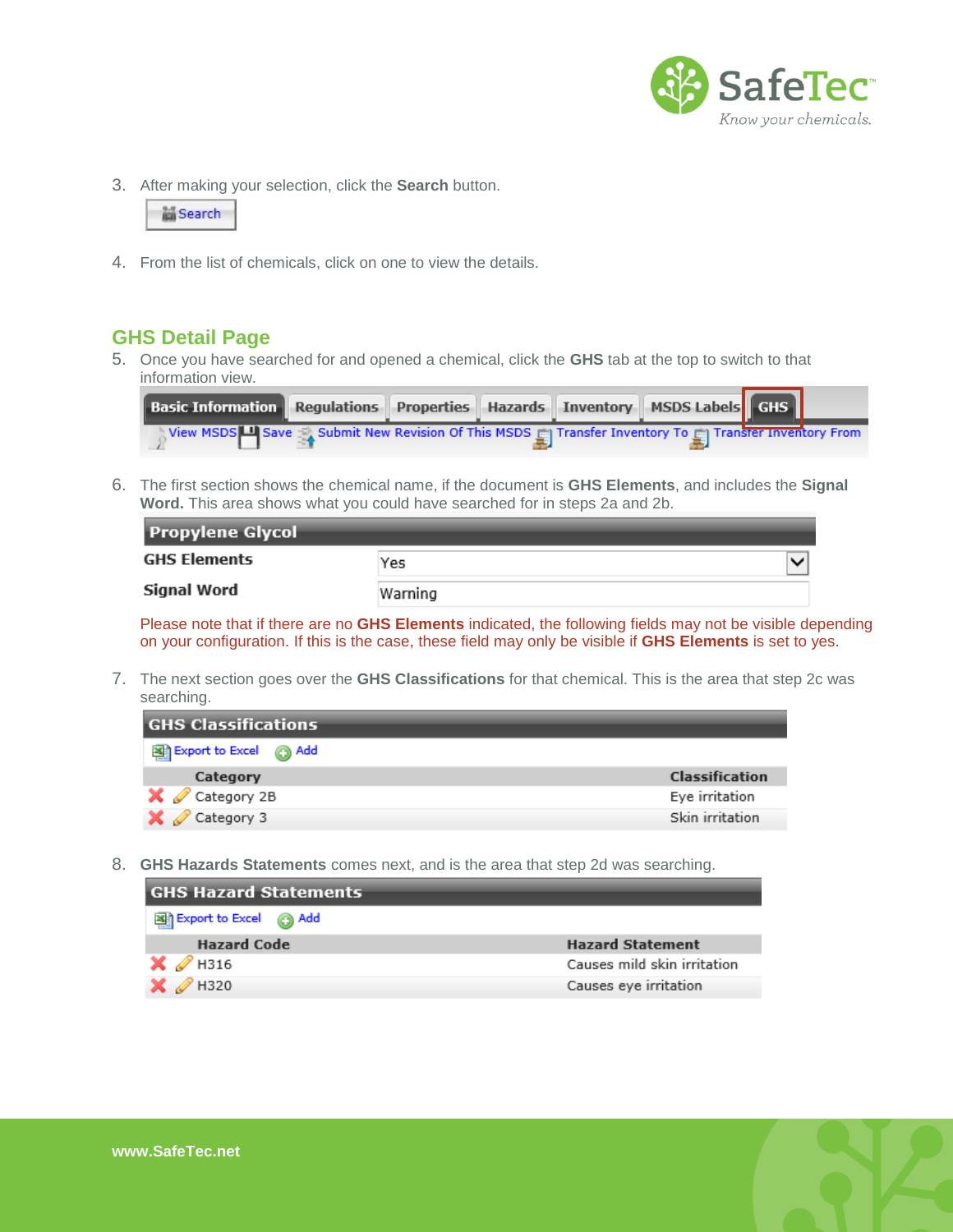



10. There are additional sections covered in the GHS tab that are not searchable. The first is **GHS Pictograms.**



11. The next section is **GHS Labels.** Clicking on one of these links will open a PDF document designed for the specified label type and size with GHS information for this chemical.

| <b>GHS Labels</b> |                                |  |  |  |
|-------------------|--------------------------------|--|--|--|
|                   | 图 Export to Excel              |  |  |  |
| Report            | <b>Run GHS</b> Label           |  |  |  |
|                   | GHS Avery 8126 8.5" x 5.5" MG1 |  |  |  |
|                   | GHS Avery 8168 3.5" x 5" MG1   |  |  |  |

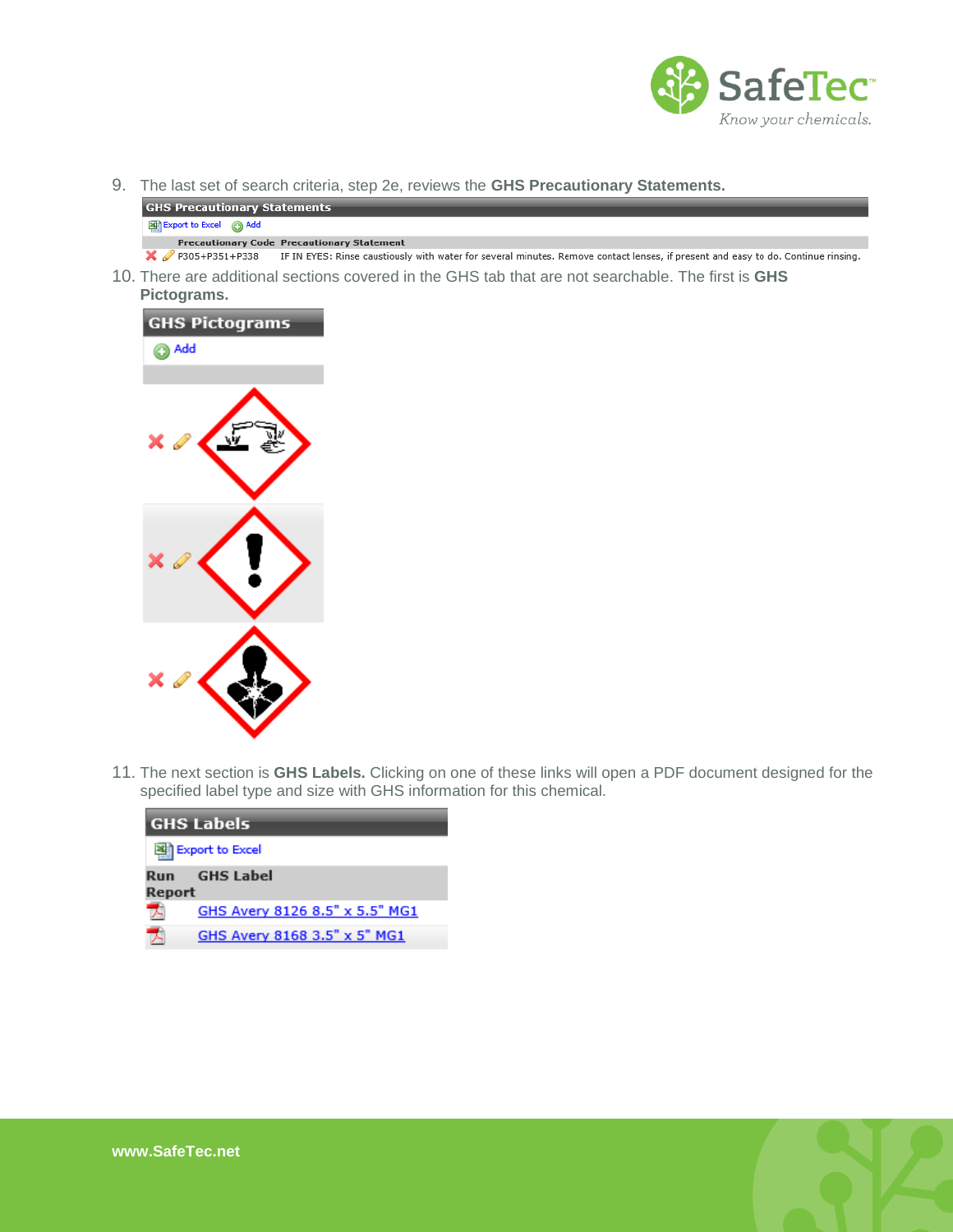

12. The last section shows the **Manufacturer Information.**

| <b>GHS Manufacturer Information</b> |                                           |  |  |
|-------------------------------------|-------------------------------------------|--|--|
| <b>Manufacturer Address</b>         | 3050 Spruce Street<br>St. Louis, MO 63103 |  |  |
|                                     |                                           |  |  |
| <b>Manufacturer Phone</b>           | 1-800-325-5832                            |  |  |

#### <span id="page-3-0"></span>**Add GHS Information**

1. On the **GHS** detail tab for the chemical, change the **GHS Elements** to *Yes* by using the drop down. Depending on your configuration, the other GHS fields may not become visible until this has been configured.

| <b>Propylene Glycol</b> |         |  |  |  |
|-------------------------|---------|--|--|--|
| <b>GHS Elements</b>     | Yes     |  |  |  |
| Signal Word             | Warning |  |  |  |

- 2. Click the **Save** button at the top. 凹 Save
- 3. Find the section you wish to add GHS information to and click the **Add** button for that section. Add
- 4. The **GHS Classifications**, **GHS Hazard Statements**, and **GHS Precautionary Statements** will all display a similar screen with the only difference being labels.



- a. Enter a **Category** code and a **Classification** or **Statement** in plain language.
- b. Click the **Save** button if you only have one entry, otherwise use the **Save and Add New** button.
- c. The screen will refresh and notify you that your save was successful. Do not attempt to enter more text! It will only overwrite your previous efforts. Instead, click the **Go Back** button, and then the **GHS**  tab to return to the GHS Details screen.